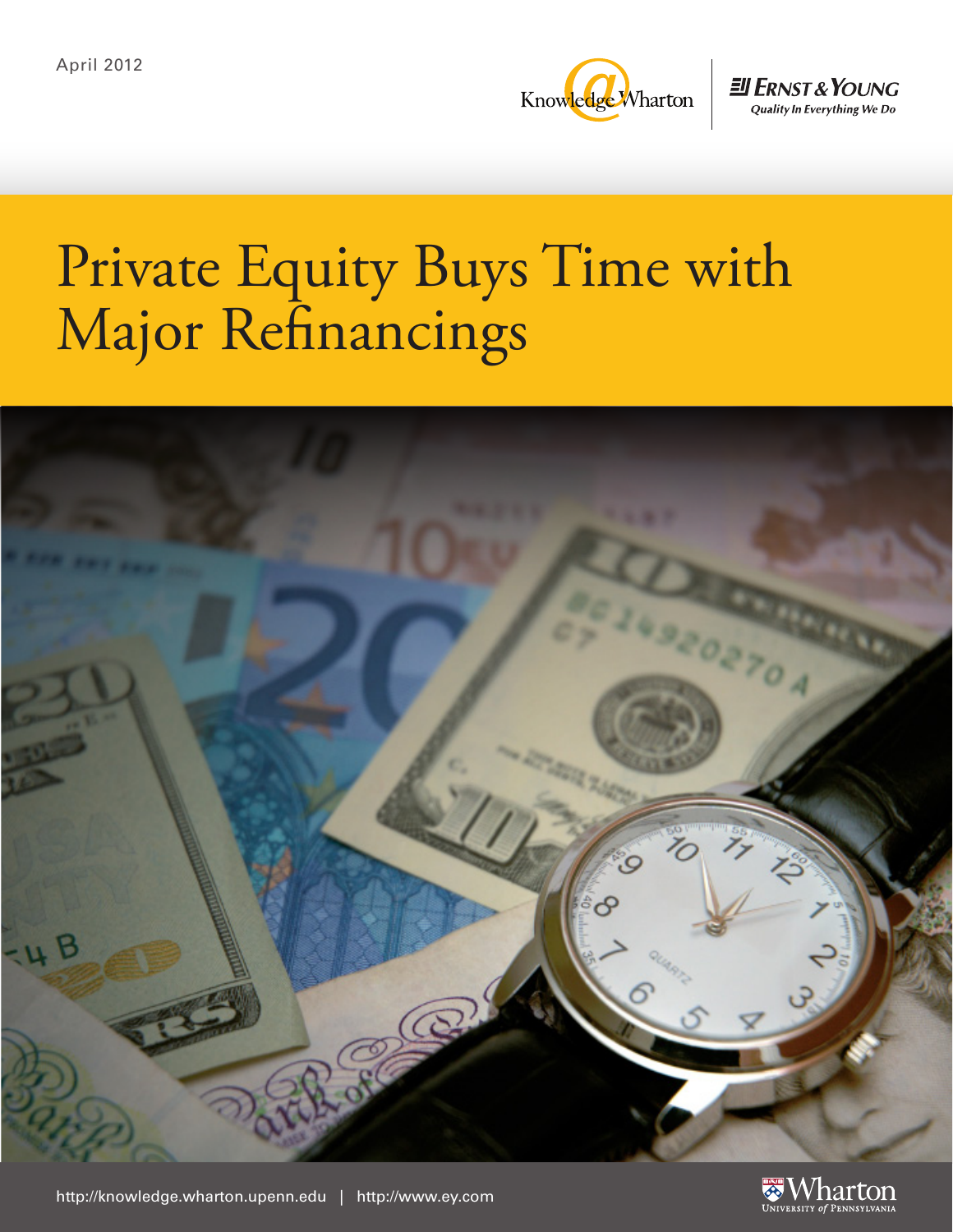

# Private Equity Buys Time with Major Refinancings

IN THE BOOM YEARS OF 2006 AND 2007, European and North American private equity (PE) firms acquired significantly larger businesses, financing the deals with record levels of debt. The borrowings, in many cases, consisted of four- and five-year term loans. When the credit freeze arose on the heels of the banking crisis in 2008, many predicted there would be a flood of defaults when the "wall of maturity" arrived in 2011 and 2012.

Fast-forward to today and it appears as if the industry has sidestepped a crisis. Most PE firms proactively addressed the problem by paying down debt, renegotiating terms, or turning to the high-yield bond market and other sources to refinance, extending debt maturity dates by several years. But that begs a new question today: How will the industry fare if economic and sovereign debt problems in Europe and the United States drag on? Will firms be able to extend maturities again? Or will a day of reckoning simply come a few years later than originally predicted?

In 2014 and 2015, about 1 trillion euros of debt will mature in Europe, and about \$295 billion in speculative grade debt in the U.S., according to Moody's and Standard & Poor's (S&P) data. Meanwhile, it is more difficult to borrow than it was a few years ago.

"We have a full credit crunch running in Europe at the moment," says Dougald Middleton, global head of Ernst & Young's (EY) capital and debt advisory team. "You essentially have the European equivalent of the U.S. subprime crisis." Slow economic growth, or recession, would undermine the performance of portfolio companies, choke the pace of exits and leave PE firms in a weaker position to refinance. And "even in the best-case scenario, it looks like there is going to be a recession in a number of the EU countries [in 2012]," says Wharton finance professor **[Franklin Allen](http://fnce.wharton.upenn.edu/people/faculty.cfm?id=903)**. "That will slow things down globally. Also, China is slowing its growth rate. By 2014 to 2016 we could well be out of it, but we might not be. It's good that they pushed the wall back, but I think things are still going to be tight."

No one welcomes a credit crunch, but specialists at EY and Wharton professors believe the PE industry has recently reduced and pushed back the wall of debt far enough to allow the industry to weather a period of tightened lending, assuming conditions do not get significantly worse. While credit is easier to come by in the U.S. than in Europe, and PE firms in both regions are adapting to an environment in which credit is or may be tight, leverage will remain an integral part of the PE strategy. However, leverage will likely not drive returns to the same extent it has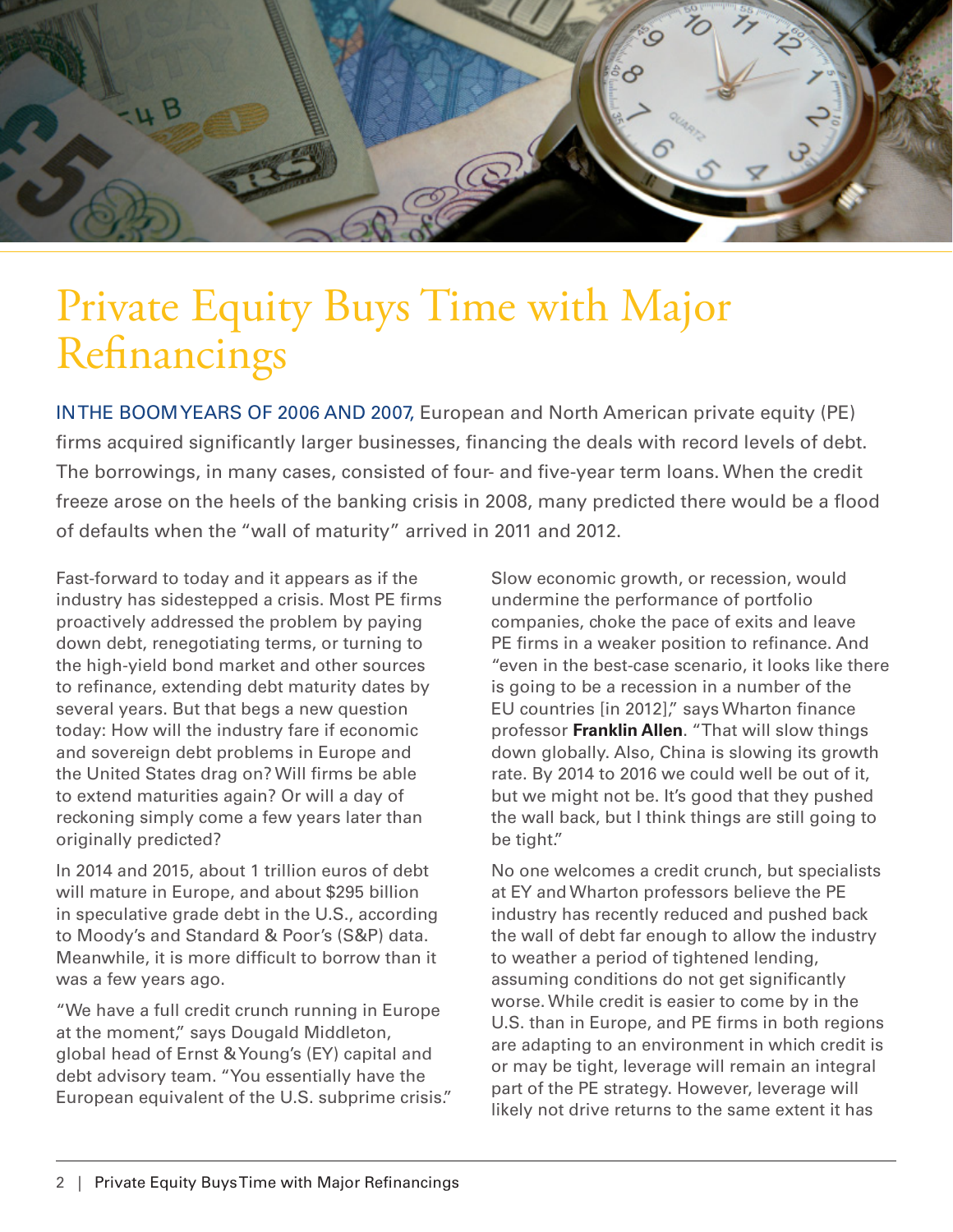

in the past. PE firms will need to intensify focus on operational improvements in their portfolio companies to boost performance. Above-average returns will be more difficult to achieve, but will still fare above public market indices, enabling the PE industry to attract investor capital, EY specialists suggest.

"There's a lot more healthy formation of capital in the market today than in 2008, when it looked bleak," says Peter Sherman, head of EY's capital and debt advisory group in the U.S. "There's been a substantial amount of pushing the wall [in the U.S.] out to the point where there are no near-term structural problems in the next 12 to 24 months."

Still, the future could be difficult for some firms, and the environment could be more challenging in Europe than in the U.S.

### **Banks Likely to Stay Their Hand**

Starting in 2009, European PE firms responded to the credit crisis by refinancing much of the debt that would have come due in 2011 and 2012, pushing the wall back several years. But debt levels remained high, as many European firms "did little to deleverage the balance sheet," Middleton says. Now the European credit markets have dried up making it extremely difficult for PE firms to refinance or borrow to pay down debt. Fortunately, says Middleton, many banks that lent to the industry are now so weak they may prefer to extend due dates rather than book losses from defaults. "The banks will just have to extend these [loans] again."

Leverage has long been a key to amplifying PE returns, especially in leveraged buyouts (LBOs), but PE firms have never employed the high-risk 10-to-1 leverage ratios found at many large banks, or the 35-to-1 ratios used at some risk-loving hedge funds. From 2000 through 2010, average PE leverage multiples ranged from a low of 3.7 (2008) to a high of 4.9 (2007), according to data from S&P. During 2011, the multiple was 4.4 for large firms and 4.2 for those in the middle market.

Banks are typically borrowing all the time, often in overnight markets, a practice that proved very risky when short-term markets froze in the financial crisis. PE firms, in contrast, use comparatively long-term funding, giving them more time and flexibility to manage market changes, Sherman notes. Though figures vary among firms, a typical LBO investment might be composed of 35% equity and 65% debt. Of the loans, two-thirds might be five- to seven-year debt and the rest 10-year debt.

Among the loans, two-thirds could be bank debt or similar types of loans, with covenants that can be triggered if the PE portfolio company is not achieving its plan or has failed debt-ratio tests, giving PE firms a strong incentive to avoid excessive risk. "Even if you can pay your bills, the guys lending you the money have trip wires to make sure they're back at the table if the business is really not performing," Sherman says. This is obviously why PE firms love covenant-lite loans, which have been more prevalent recently in the U.S. as financing markets are currently robust, he adds.

Another key factor in the risk/reward equation is the price paid for portfolio companies. In good times, prices are higher as a multiple of EBITDA [\(earnings](http://en.wikipedia.org/wiki/Income) before deductions for [interest,](http://en.wikipedia.org/wiki/Interest) [tax,](http://en.wikipedia.org/wiki/Tax) depreciation and [amortization](http://en.wikipedia.org/wiki/Amortization_%28business%29)), and the ratio falls when conditions are more threatening. In the LBO market, for instance, prices paid by large PE firms peaked at 9.8 times EBITDA in 2007, then fell to 7.9 times in 2009. As the market improved, the ratio moved up to 9.1 in 2011, but only the best performing companies are being sold in this environment.

Further mitigating risk, PE firms can increase the equity component to complete their deals when times are tough. In the LBO market, large firms contributed just 29% equity in 2006, and 30% in 2007, two hot years. Then, as conditions declined, the percentage of equity increased to between 40% and 46% in 2009 and 2010. By 2011, the figure moved down to 37%. When the financial crisis hit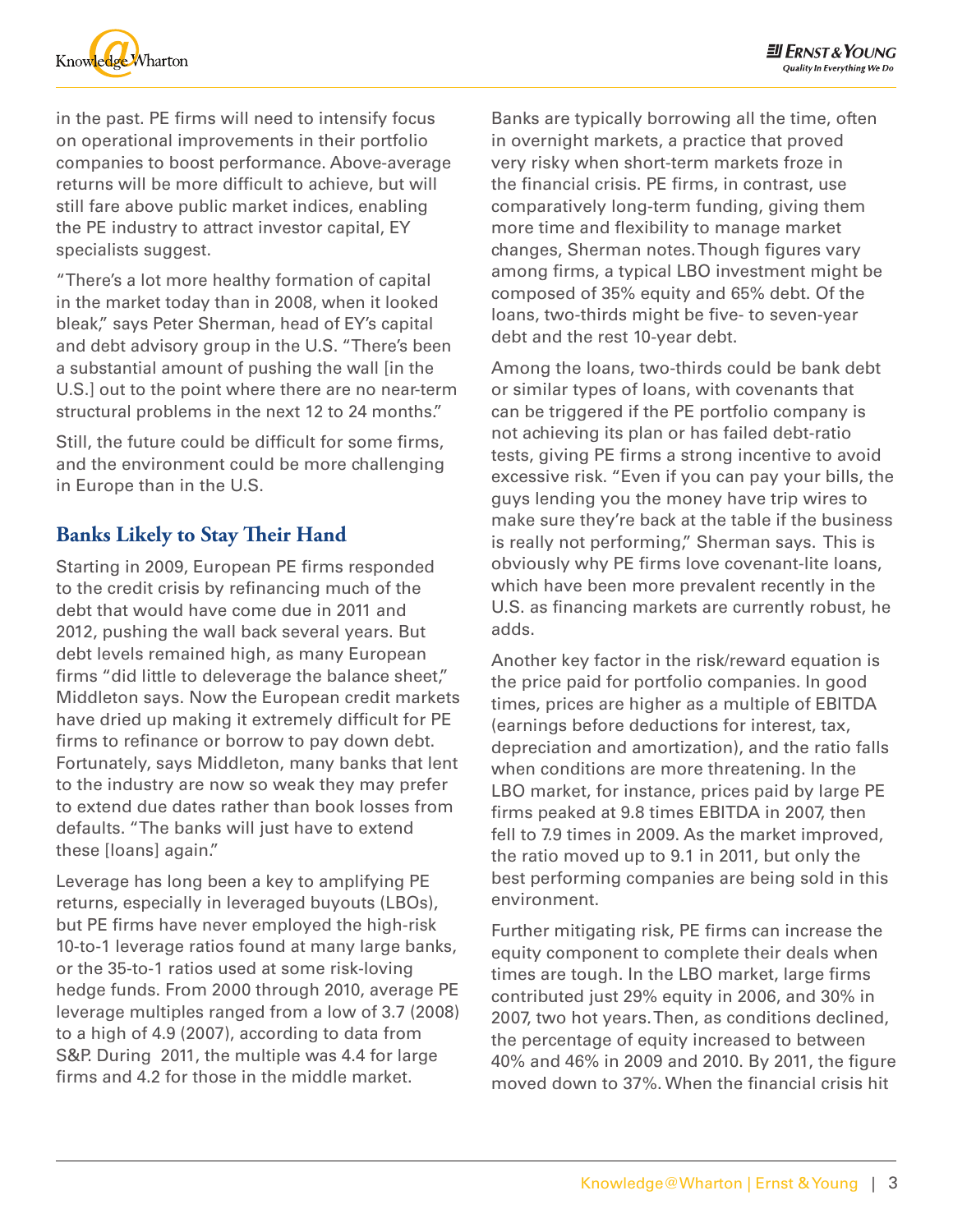

in 2008, poor economic conditions undermined the performance of PE firms' portfolio companies, reducing EBITDA and multiples, thus effectively increasing debt relative to enterprise value. "If you bought a company at the peak of 2007, you were over-leveraged for sure" after the crisis hit, Sherman says.

In the U.S., for example, defaults spiked at nearly 11% of principal outstanding by early 2010, according to S&P data. The number of creditor exits in Europe over the last six years is believed to have been about 10%, according to EY. While some defaults resulted in bankruptcies, many were handled by restructuring loan terms, Sherman points out. The crisis also torpedoed many deals that were in the works but had not yet closed, and it made it extremely difficult to find financing for new deals. Exits fell off as PE firms found that businesses ready for sale fetched offers far below expectations.

As the financial crisis deepened in 2008 and 2009, many in the industry worried about how firms would pay off the debts incurred in 2006 and 2007 that were to come due in 2011 and 2012.

# **High-yield Bonds to the Rescue**

Then came a surprise. "The high-yield market absolutely saved the leverage market," Sherman recalls. In a "big" year prior to 2009, the PE industry in the U.S. would issue about \$150 billion worth of high-yield bonds. But in 2009 the figure jumped to \$166 billion. Then in 2010 it skyrocketed to \$287 billion. Much of this was used to pay down or refinance the LBO debts coming due in the next few years.

As the credit crisis struck, banks and collateralized loan obligations (CLOs) were somewhat frozen, and activity in the leveraged loan market fell off a cliff. High-yield bonds thus became the chief alternative, Sherman says. Leveraged loans to U.S. PE firms peaked at \$535 billion in 2007, and then fell to \$153 billion in 2008 and a mere \$77 billion in 2009.

The surge in high-yield issuance may seem counter-intuitive, as investors tend to flee riskier holdings in times of crisis, favoring safer bets like U.S. Treasury bonds. But yield-hungry investors were eager to buy high-yield bonds, which exceed Treasury yields by 400 to 600 basis points.

"Financial institutions and other buyers were searching for greater yields, and neither stocks nor bonds were very promising," says [Stephen](http://wep.wharton.upenn.edu/teaching/faculty/sammut.html)  [M. Sammut,](http://wep.wharton.upenn.edu/teaching/faculty/sammut.html) a lecturer at Wharton and partner at Burrill & Company, a venture capital, PE and merchant banking firm based in San Francisco. "They basically made some room in their portfolios for high-yield bonds, and they didn't have to take much to make a difference to the PE industry."

In addition, says Sherman, most high-yield bonds are held by mutual funds, insurance companies and similar institutional investors. Because those investors typically do not leverage their holdings, there was little panic selling of high-yield bonds to meet leveraged vehicle triggers during the financial crisis, making the bonds appealing on a risk/return basis. Put simply, there were plenty of eager buyers for PE firms' high-yield issues while the leveraged loan market shrank because the banks and leveraged loan vehicles, unlike fund companies and insurers, were over-extended and unwilling to offer new loans.

# **Refinancing the Portfolio**

In the U.S. and Europe, much of the money raised in 2009, 2010 and 2011 was used to pay down or refinance the wall of debt that was to come due in 2011 and 2012. "When the market loosened up, issuers gravitated to refinancing [the loans that had] shorter maturities," Sherman says.

Many lenders were willing to "amend and extend" loans that were coming due, often because sticking to the original terms would likely have produced defaults, forcing the lenders to record losses. Indeed, default rates as a percentage of outstanding loan principal fell from about 11% at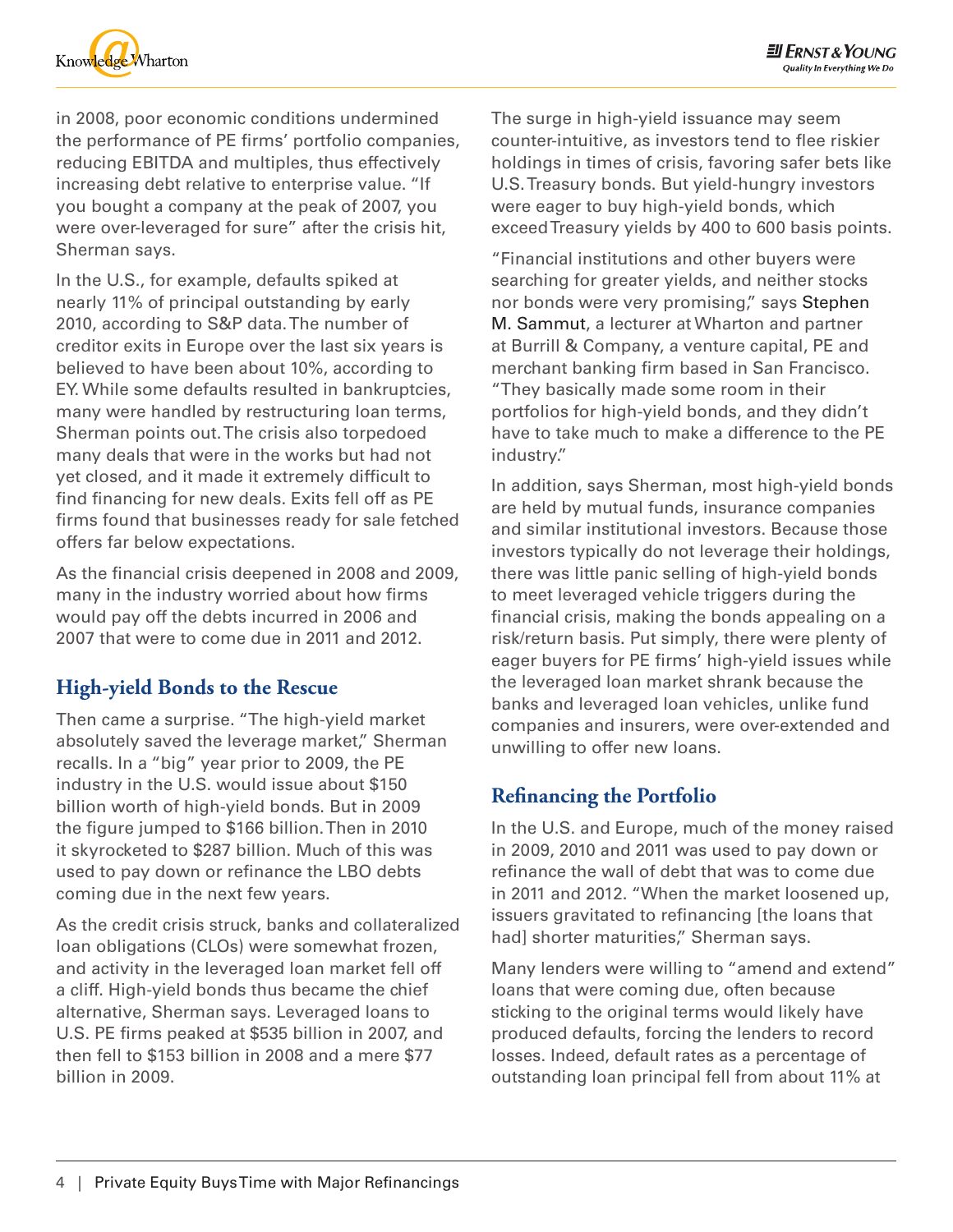

the start of 2010 to less than 0.3% in the second half of 2011. Meanwhile, the leverage loan market has rebounded. While still below the 2007 peak, 2011 exhibited the largest volume since 2007, with a 60% increase over the 2010 level.

Together, various strategies currently have left the U.S. PE industry with minimal loans due to mature in 2012, and under \$25 billion in 2013, according to data from Moody's and S&P. There is now under \$100 billion due in 2014 and \$50 billion in 2015.

Fortunately, says Sherman, PE firms can refinance quite quickly when the market presents an opportunity, so there is still plenty of time to deal with debts coming due in two to four years. "People have become more sensitive to maturities, and are more likely to take advantage of a window earlier than in the past, when it was assumed the markets would always be there. If valuations go up, then maybe what I thought was over-levered is not over-levered anymore, because I can sell the asset."

# **The 2011 Roller Coaster**

PE borrowing conditions were a rollercoaster in 2011 -- starting out with some strength, weakening in the summer, picking up briefly in the early fall and then weakening again. The key factor was the changing view of various sovereign problems in Europe and the U.S., Sherman notes. "The market is very sensitive to what's going on out there." That leaves the future very cloudy.

"The financing markets for 2012 will largely be driven by the changes in the economy as is evident by the first few months of this year," says Sherman.

Few experts at present expect the global economy to rebound quickly. "If we get by with a relatively limited amount of sovereign [debt] default, such as what they are talking about in Greece, then things will not be too bad going forward," Allen

says. "But if we get more than Greece defaulting, or if we get some exits from the euro zone, then I think everybody will be very nervous about what will happen, and that's going to make the market very difficult for some time to come."

Severe economic and financial problems in Europe would quickly infect the U.S. and other parts of the world, just as the financial crisis in the U.S. spread elsewhere in 2008, Allen notes, adding that, "the fact that China is slowing down is just a huge factor, because we haven't really seen that for a long time." In this environment, firms of all types will be wise to keep debt as small as possible.

A weak economy, with high unemployment and low GDP growth, will be very hard on companies carrying a lot of debt, because there will be little top-line growth to make the debt easier to bear, Sherman says. Conditions are especially tough in Europe, where the looming wall of maturity is huge, economic conditions are very weak and the high-yield market has dried up.

#### **Corporate Competition**

Middleton thinks that PE firms in Europe could face strong competition for potential portfolio companies from corporations looking for strategic acquisitions. Corporations have conducted a massive deleveraging, and many have abundant cash to compete with PE firms for promising acquisitions. "The corporate sector is much more likely to be a competitor to PE than it was in the past." At the same time, corporations will likely be on the lookout for healthy firms to purchase out of PE portfolios, creating exit opportunities.

Both the leveraged loan and high-yield markets will improve, Middleton predicts, but he thinks leverage will play a smaller role in PE strategies than it has in the past. There is a silver lining: With less leverage, PE firms may be able to raise money at lower cost by issuing investmentgrade bonds. That could be an appealing option, because the European debt crisis could drive up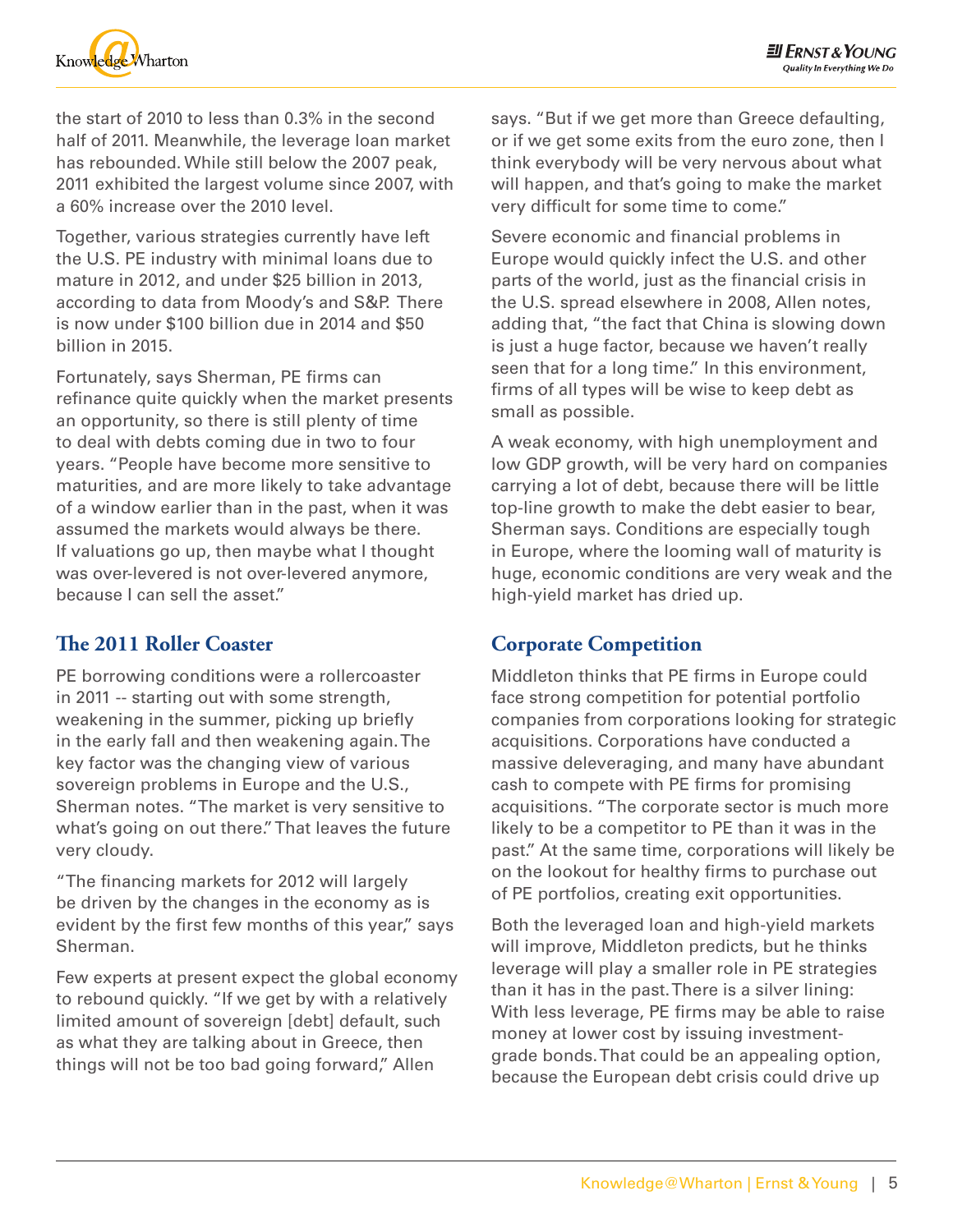



interest costs for PE firms issuing high-yield debt, Sammut says.

Middleton also expects European economies to go through a protracted period of low growth that will depress demand and make it harder for portfolio firms to achieve profitable growth.

# **Driving Returns**

In this tougher environment, PE firms will have to emphasize operational improvements in the portfolio rather than gains from capital structure, multiple expansion or the rising tide of economic growth, says Christopher Lowe of EY's capital and debt advisory group for the U.K. and Europe. Successful PE firms will probably add more operational professionals on their staffs than in the past and fewer financial engineers, Middleton notes, and they will look to acquire firms with distinct advantages in their markets, like intellectual property, significant market share or pricing power. With low economic growth, PE

firms will be wise to focus on businesses that are not capital intensive and have a healthy cash flow, Sammut adds.

Focusing on operational improvements is hardly an unfamiliar strategy, Sammut says. While leverage has been a big part of PE strategies in Europe, the U.S. and Japan, PE firms have often operated without leverage in many other parts of the world. In many regions, banks are uncomfortable with high leverage, or interest rates are prohibitively high, he points out, emphasizing the need to apply a different model.

Another change likely to be long-lasting, says Lowe: Limited partners may have to be more flexible. They may, for example, have to be willing to step in to provide additional capital if the loan markets are not receptive.

The future is cloudy, but the PE industry should be able to adapt, Middleton says. "I think the PE model is as valid today as it was 10 years go. I just think it's going to be a bit different."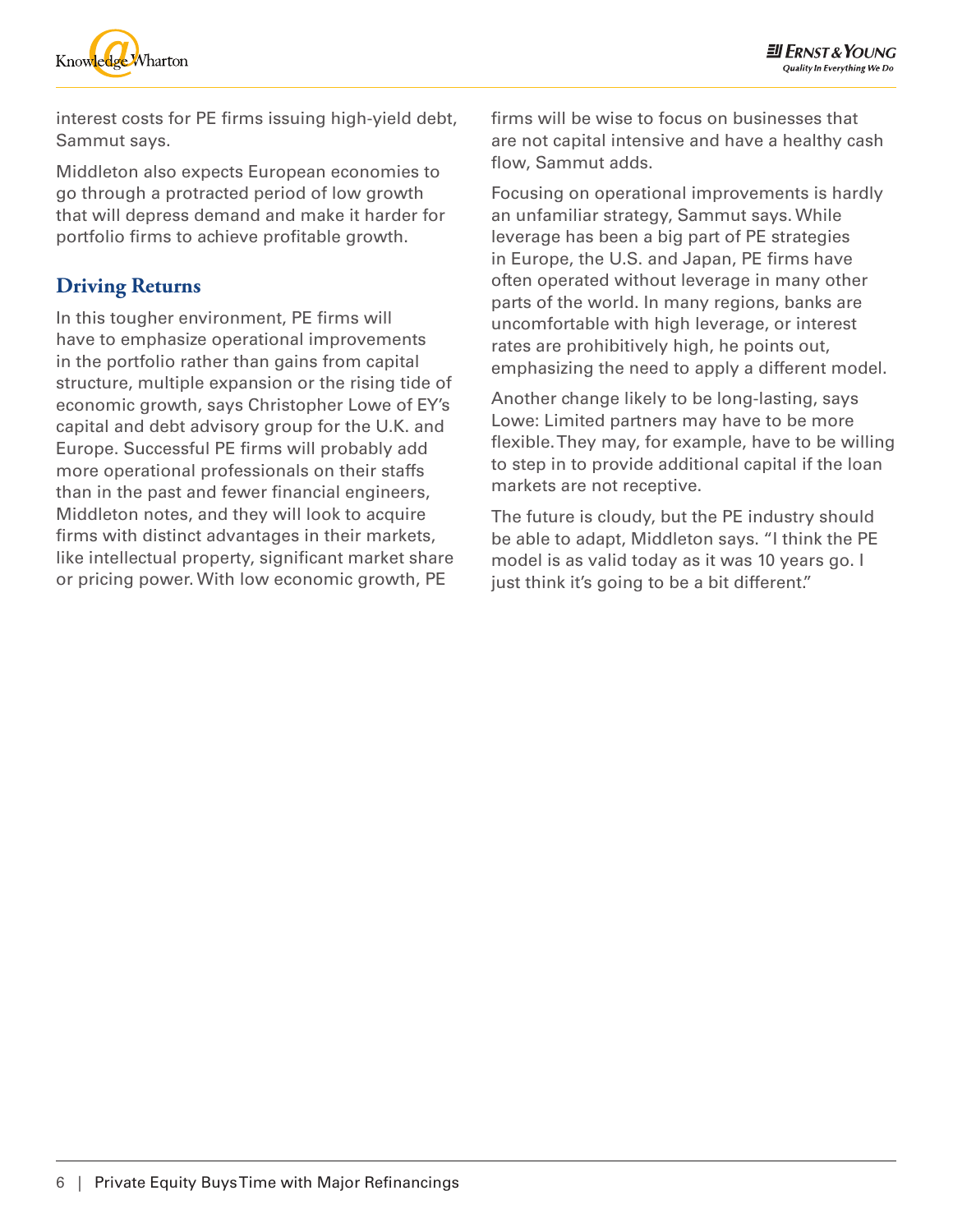

[The Wharton School of the University of Pennsylvania](http://www.wharton.upenn.edu/) — founded in 1881 as the first collegiate business school — is recognized globally for intellectual leadership and ongoing innovation across every major discipline of business education. The most comprehensive source of business knowledge in the world, Wharton bridges research and practice through its broad engagement with the global business community. The School has 5,000 [undergraduate](http://www.wharton.upenn.edu/undergrad/), [MBA,](http://www.wharton.upenn.edu/mba/) [executive MBA](http://www.wharton.upenn.edu/mbaexecutive/), and [doctoral](http://www.wharton.upenn.edu/doctoral/) students; more than 9,000 annual participants in [executive education](http://executiveeducation.wharton.upenn.edu/)  [programs;](http://executiveeducation.wharton.upenn.edu/) and an [alumni network](http://www.wharton.upenn.edu/alumni/) of 88,000 graduates.

This publication contains information in summary form and is therefore intended for general guidance only. It is not intended to be a substitute for detailed research or the exercise of professional judgment. Member firms of the global Ernst & Young organization cannot accept responsibility for loss to any person relying on this article.